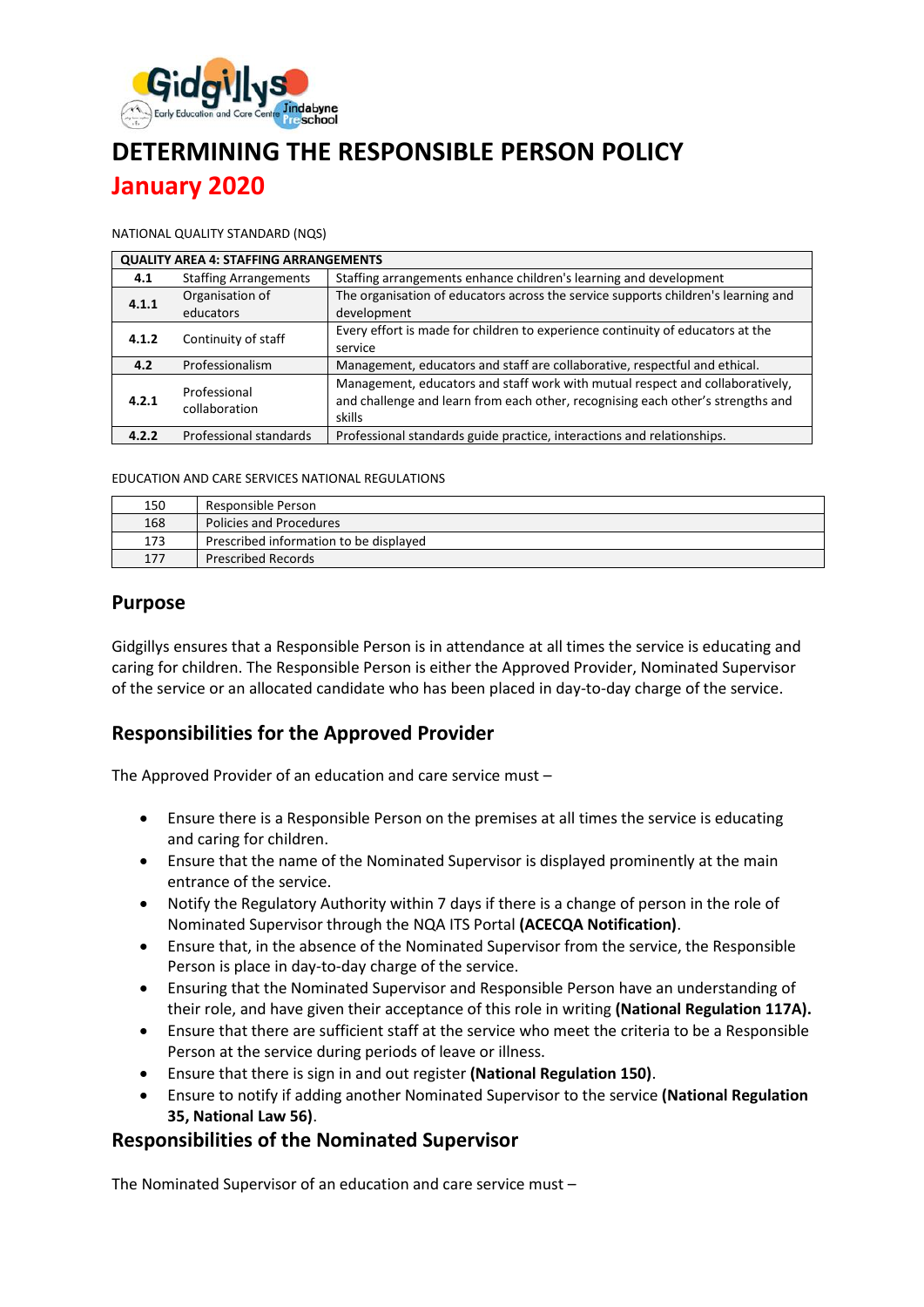

- Provide written consent to accept the role of Nominated Supervisor **(National Regulation 117C)**.
- Ensure that, in their absence from the service premises, another Responsible Person place in day-to-day charge of the service.
- Ensure that all staff have a sound understanding of the role of Responsible Person. It is recommended that these staff members who are in a responsible position are given an outline of their responsibilities and that they sign off that they agree to undertake the position. This should be placed in their file **(National Regulation 117A)**.
- Ensure that the name of the Nominated Supervisor **(National Regulation 173(C))** and other Responsible Person is signed into the responsible person register at all times **(National Regulation 150, 177(B)).**
- Create a roster in accordance with the availability of a Responsible Person, hours of operation and attendance patterns of children.
- Notify the Approved Provider and the Regulatory Authority within 14 days of any changes to their personal situation, including a change in mailing address, circumstances that affect their status as fit and proper (such as the suspension or cancellation of a Working with Children Check) or if they are subject to disciplinary proceedings.

#### **Responsibilities of the Responsible Person**

The Responsible Person of an education and care service must –

- Provide written consent to accept the role of Responsible Person **(National Regulation 117A)**.
- Ensure to sign into the register when in responsible position **(National Regulation 150).**
- Ensure that they have a sound understanding of the role of Responsible Person **(National Regulation 117B).**
- Understand that a Responsible Person placed in a day-to-day charge of an approved service does not have the same statutory responsibilities under the National Law as the Nominated Supervisor.

# **Responsibilities of the Family/Guardian**

The Family/Guardians of an education and care service must –

- Reading and understanding this policy
- Being aware of who is the Responsible Person at the service on a daily basis.

#### **Procedure**

Appointing a Responsible Person

The Approved Provider is responsible for ensuring the safety and wellbeing of children at the service and will consider a person's qualifications, experience and age when deciding whether they are suitable to be placed in day to day charge of the service **(National Regulation 117A)**.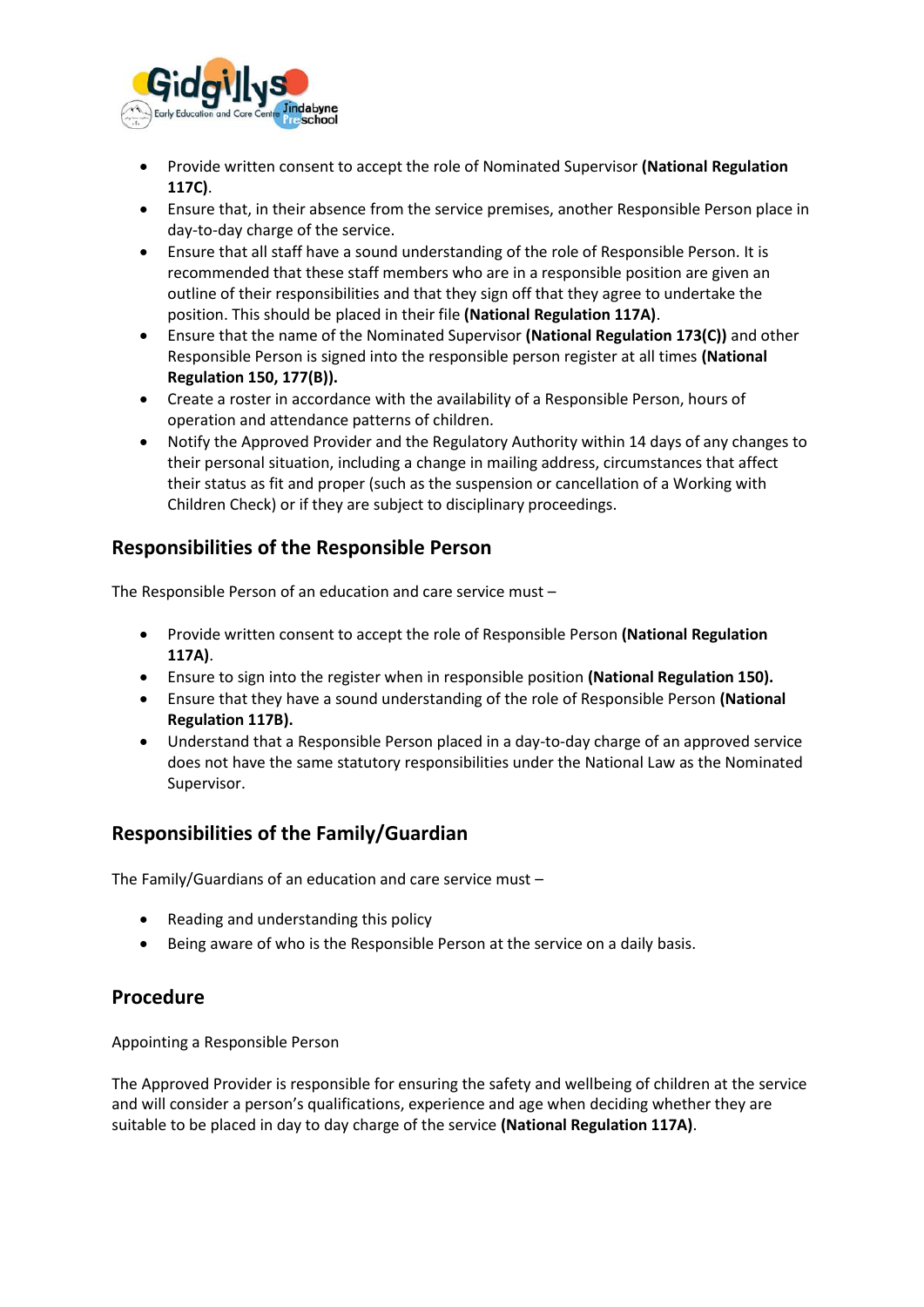

- The Approved Provider or the Nominated Supervisor identifies that an educator meet the criteria to be given a Responsible person role, and
- they give their written consent to be placed in day to day charge of the service

Criteria to be determined a Responsible Person

Educators at the service who have been deemed suitable by the Approved Provider or Nominated Supervisor and wish to be considered for the role of Responsible Person in the absence of the Nominated Supervisor will be considered based on the following criteria set out in the National Regulations **(National Regulation 117B)**.

- Their practical knowledge of the day-to-day responsibilities of being an educator at the service, including how to work through unexpected problems.
- Must be over 18 years of age.
- A demonstrate understanding of:
	- o Children (Education and Care Services National Law) Act 2010, and the Education and Care Services National Regulations 2011.
	- o Equal Opportunity Employment Conditions.
	- o Health and Safety, including Child Protection responsibilities.
	- o Privacy and Confidentiality and Equal Opportunity/Anti-Discrimination policies and procedures.
	- o The education and care service's policies and procedures.
- Consideration will be also given regarding whether the individual has been subject to compliance action to or disciplinary proceedings under a children's service law, education law, or a previous education and care service aw, in any state or territory. Candidates will be asked to submit a Compliance History Statement.

# **Determining the Responsible Person**

- Whenever possible the Nominated Supervisor will be the Responsible Person. If the Nominated Supervisor will be absent, they will ask a suitable staff member/s to be the Responsible Person.
- The Responsible Person will sign in, as on duty, on the Responsible Person register and upon leaving, hand over to the next responsible person to sign in **(National Regulation 177(G))**.
- Only one staff member can be appointed to the position of Responsible Person at any one time.

| <b>Term</b>          | <b>Definition</b>                                                                                                                                                                                                                                                                                  |
|----------------------|----------------------------------------------------------------------------------------------------------------------------------------------------------------------------------------------------------------------------------------------------------------------------------------------------|
| Approved Provider    | Holds the Provider Approval granted under the Children (Education and Care                                                                                                                                                                                                                         |
|                      | Services National Law) Act 2011. This approval authorises the Approved                                                                                                                                                                                                                             |
|                      | Provider to operate an approved education and care service.                                                                                                                                                                                                                                        |
| Nominated Supervisor | This person is responsible for the day to day management of an Approved<br>Service and has legal responsibilities under the Law and Regulations that<br>govern the operation of education and care services.                                                                                       |
| Responsible Person   | The person the Approved Provider or Nominated Supervisor deems fit to be<br>left in charge of the day to day operations of the service. A Responsible<br>Person does not have any statutory responsibilities under the National Law<br>and Regulations in the absence of the Nominated Supervisor. |